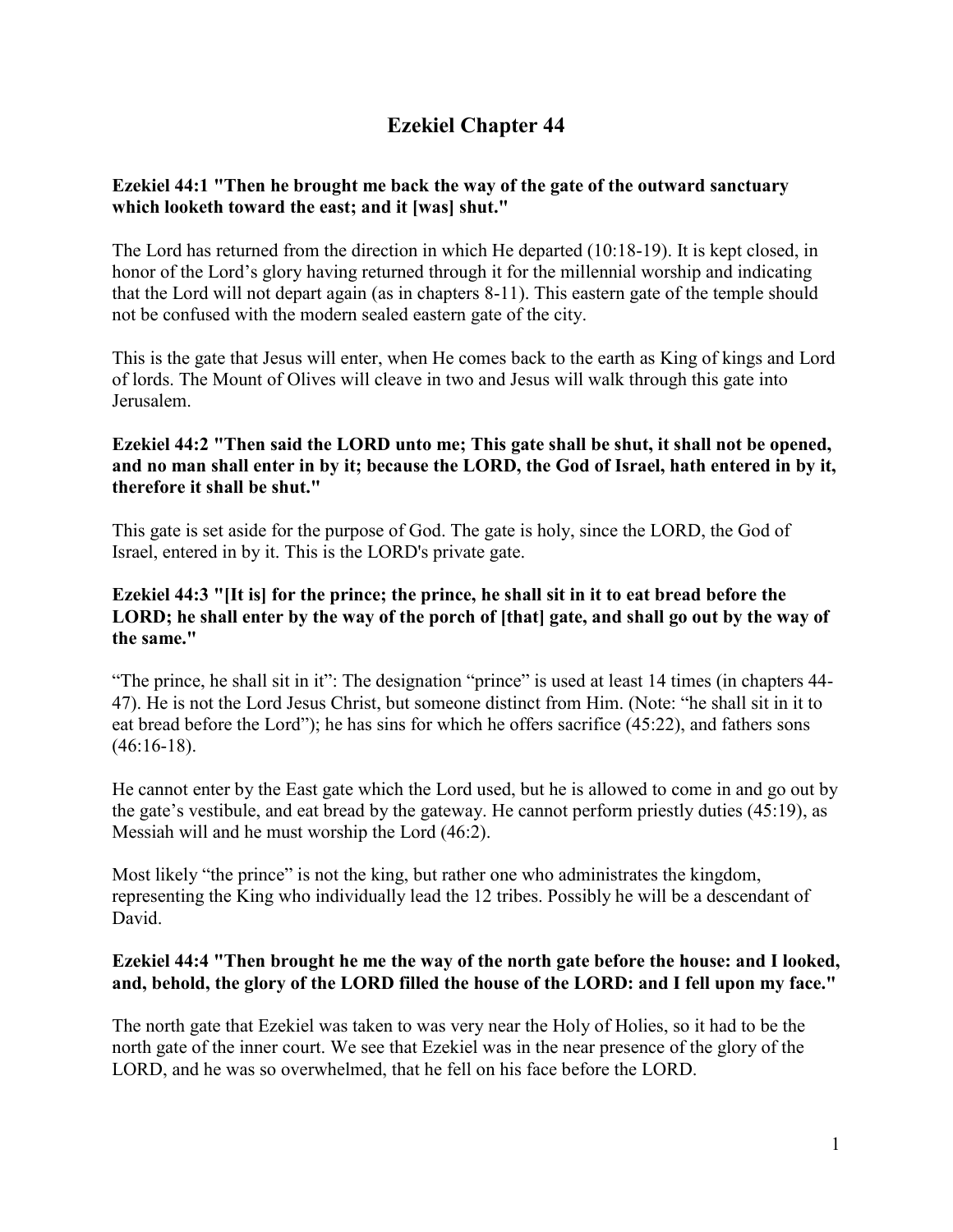**Ezekiel 44:5 "And the LORD said unto me, Son of man, mark well, and behold with thine eyes, and hear with thine ears all that I say unto thee concerning all the ordinances of the house of the LORD, and all the laws thereof; and mark well the entering in of the house, with every going forth of the sanctuary."**

(In verses 5-9), we start with the phrase "mark well" referring to those who may enter. Since the Lord's glory fills the temple, it is sanctified (verse 4), and God is particular about what kind of people worship there. Sins of the past (as in chapters 8-11), must not be repeated and if they are, will exclude their perpetrators from the temple. Only the circumcised in heart may enter, whether of Israel or another nation.

Many other peoples than Jews will go into the kingdom in un-resurrected bodies, because they have believed in Jesus Christ and were ready for His coming. They will escape His deadly judgment and populate and reproduce in the 1,000 year kingdom.

Such circumcision pertains to a heart which is sincere about removing sin and being devoted to the Lord. In the Millennium, a Jew with an uncircumcised heart will be considered a foreigner (verse 9). "Uncircumcised in flesh" refers to sinners and "foreigner" identifies rejecters of the true God.

The LORD was cautioning Ezekiel to get all of the details solidly into his memory, so he would not forget. This is the most important thing in his life, so he must give it his full undivided attention. Each little detail had great spiritual significance. He must get it exact.

I am just sure that God gave Ezekiel the gift of comprehending what was here, and then remembering it. God does not ask us to do anything that He does not equip us to do. This is what I am saying about the Bible, as well. We should not read it with just our natural eyes. Our spirit of understanding must be quickened, to truly realize what it is saying.

## **Ezekiel 44:6 "And thou shalt say to the rebellious, [even] to the house of Israel, Thus saith the Lord GOD; O ye house of Israel, let it suffice you of all your abominations,"**

Some of the idolatries had taken place at this very gate in the past. God wants them to put all of that behind them.

### **Ezekiel 44:7 "In that ye have brought [into my sanctuary] strangers, uncircumcised in heart, and uncircumcised in flesh, to be in my sanctuary, to pollute it, [even] my house, when ye offer my bread, the fat and the blood, and they have broken my covenant because of all your abominations."**

This is probably, speaking of those priests who brought the idolatries into the temple. Notice above, that uncircumcised in heart is mentioned, even before uncircumcised in flesh. Christians who truly belong to God are circumcised in the heart. The abominations ranged from committing spiritual adultery, to not keeping God's covenant.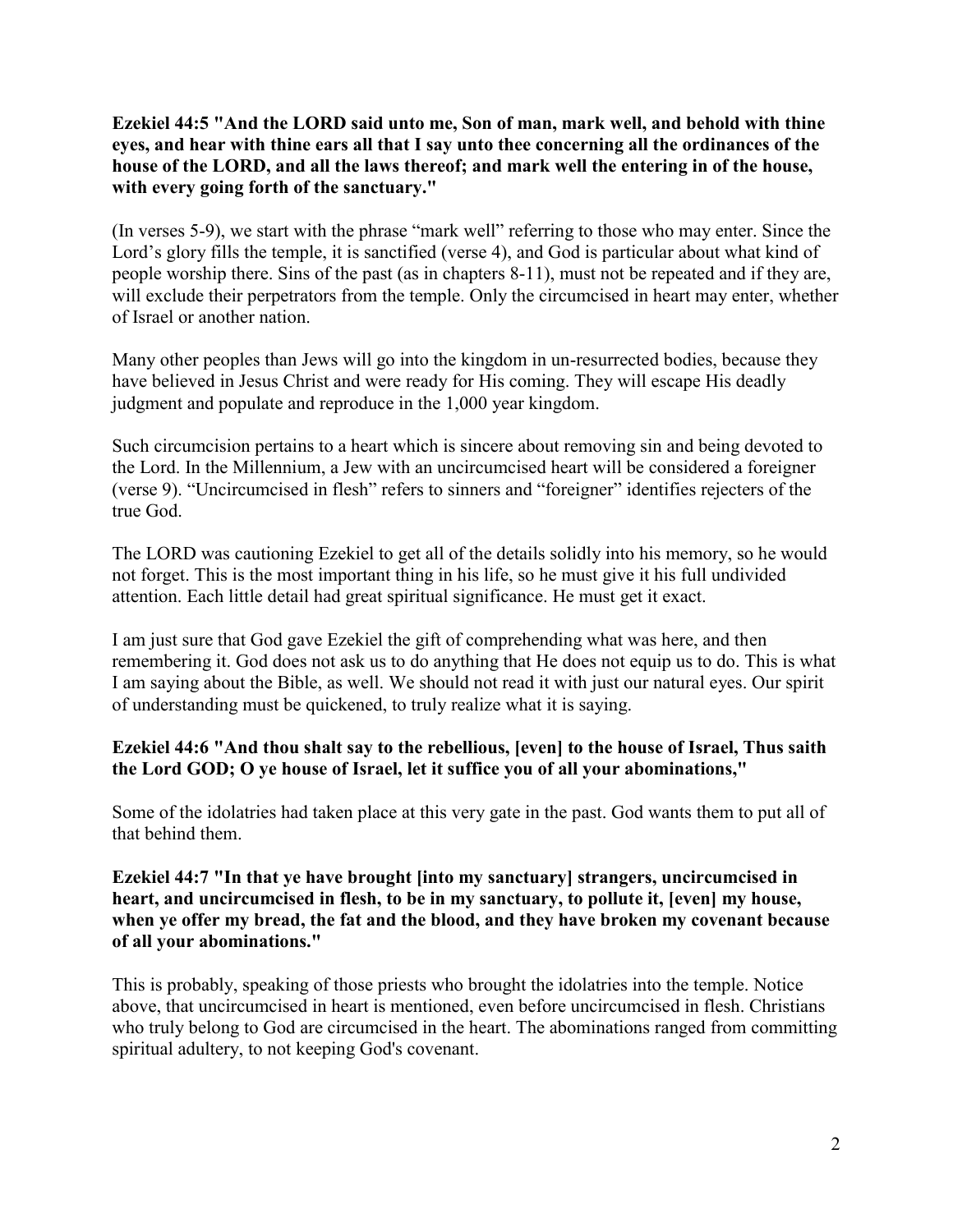#### **Ezekiel 44:8 "And ye have not kept the charge of mine holy things: but ye have set keepers of my charge in my sanctuary for yourselves."**

This reminds me very much of when the priesthood had sunk so low, they worshipped false gods themselves. God had set the Levitical tribe aside for working in the temple. They had brought in strangers to do the work of the sanctuary.

### **Ezekiel 44:9 "Thus saith the Lord GOD; No stranger, uncircumcised in heart, nor uncircumcised in flesh, shall enter into my sanctuary, of any stranger that [is] among the children of Israel."**

The "stranger" is speaking of those who do not know God.

## **Ezekiel 44:10 "And the Levites that are gone away far from me, when Israel went astray, which went astray away from me after their idols; they shall even bear their iniquity."**

"Levites … shall even bear their iniquity": God makes distinctions. Levites in the line of those unfaithful in days before the judgment can minister in temple services but they can not make offerings or enter the Most Holy Place. Only Zadok's line can fulfill these ministries (verses 15- 16). The reason for this is the value which God attaches to the faithfulness of Zadok in the past.

## **Ezekiel 44:11 "Yet they shall be ministers in my sanctuary, [having] charge at the gates of the house, and ministering to the house: they shall slay the burnt offering and the sacrifice for the people, and they shall stand before them to minister unto them."**

The Levites will now do the lesser jobs in the sanctuary as they have been demoted. There were different positions of work in the temple. Some saw to the servile duties, and others were called priests and the High Priest to work with the holy things.

## **Ezekiel 44:12 "Because they ministered unto them before their idols, and caused the house of Israel to fall into iniquity; therefore have I lifted up mine hand against them, saith the Lord GOD, and they shall bear their iniquity."**

It appears these apostate priests had led them in the worship of false gods. They had not been good watchmen. God holds those in ministry more responsible for idolatry, than He does the people who are just following.

## **Ezekiel 44:13 "And they shall not come near unto me, to do the office of a priest unto me, nor to come near to any of my holy things, in the most holy [place]: but they shall bear their shame, and their abominations which they have committed."**

It appears, those He is speaking to here, had been in near association with God. Perhaps, this is even speaking of the High Priest, as well as the priests. God will no longer allow them to handle the holy things in the temple. They will be reduced to servitude.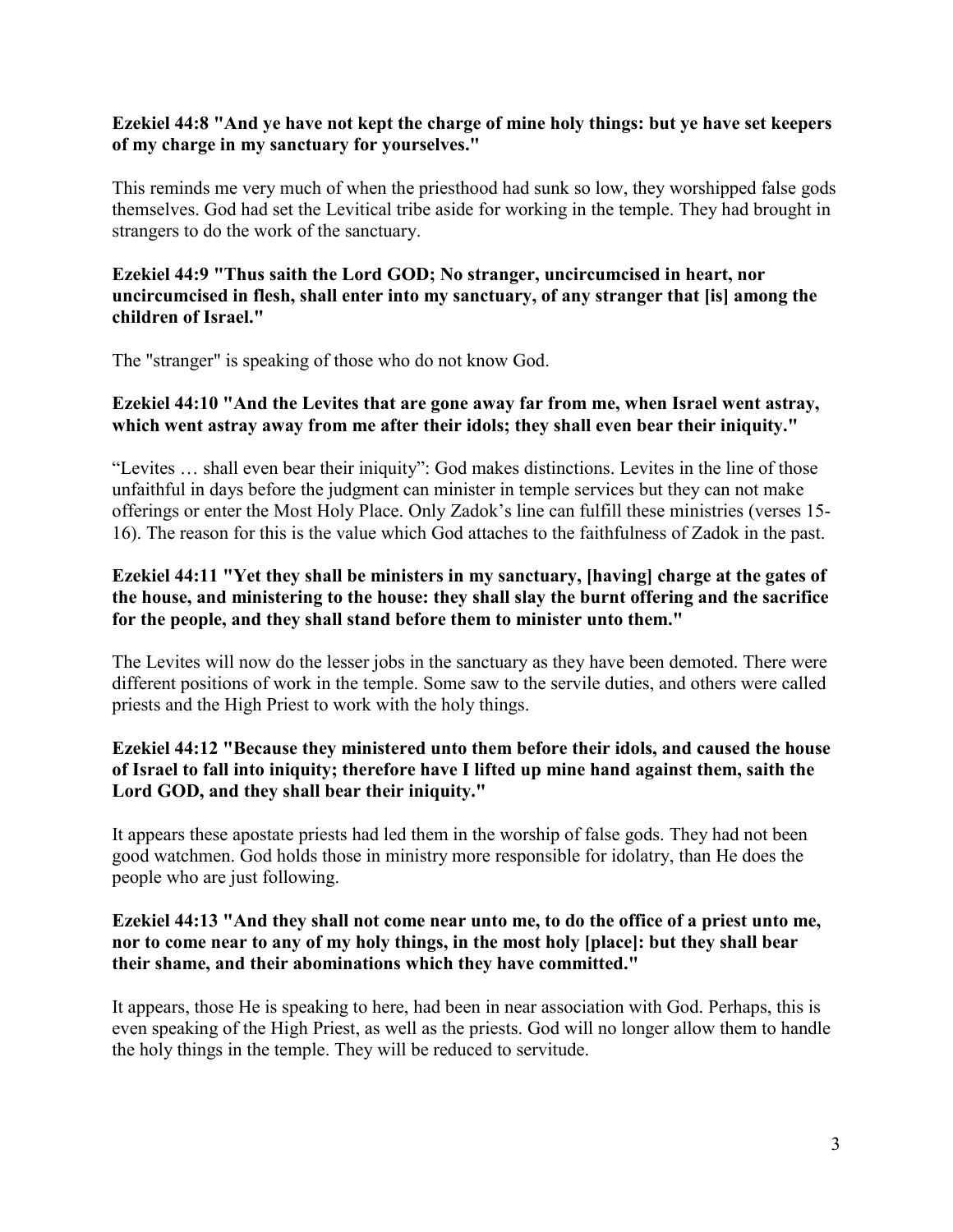#### **Ezekiel 44:14 "But I will make them keepers of the charge of the house, for all the service thereof, and for all that shall be done therein."**

They will not be released from their obligation to serve. They will just do the things preparing for the priests and High Priest.

**Ezekiel 44:15 "But the priests the Levites, the sons of Zadok, that kept the charge of my sanctuary when the children of Israel went astray from me, they shall come near to me to minister unto me, and they shall stand before me to offer unto me the fat and the blood, saith the Lord GOD:"**

There were some who had not committed spiritual adultery with these idols and false gods. They will now, take the offices of priest and High Priest. The fat and the blood were God's alone. They were burned for the sweet smelling savor.

### **Ezekiel 44:16 "They shall enter into my sanctuary, and they shall come near to my table, to minister unto me, and they shall keep my charge."**

This group of priests and High Priest, that had not sinned, is welcomed into the sanctuary. They have clean hands and a pure heart. Notice that they minister to God.

This table is the altar of burnt offering.

#### **Ezekiel 44:17 "And it shall come to pass, [that] when they enter in at the gates of the inner court, they shall be clothed with linen garments; and no wool shall come upon them, whiles they minister in the gates of the inner court, and within."**

These linen garments speak of the righteousness they are clothed in. They wore very plain linen clothes, when they came before God. The fancy clothes were worn when the High Priest represented God to the people. The linen garment was worn, when the High Priest represented the people to God. We have nothing to offer God, but ourselves.

Verses 17-27: "It shall come to pass": Various standards govern priestly service, such as moderation (verse 20), and sobriety (verse 21). They will model holy behavior as they teach the people to live their lives set apart to God (verses 23-24).

Minutia about dress (such as forbidding the uncleanness of sweat resulting from wearing wool), marriage (Lev. 21:14), and contact with dead bodies, etc. point more naturally to a literal fulfillment than to a generalized blurring of details in a symbolical interpretation.

**Ezekiel 44:18 "They shall have linen bonnets upon their heads, and shall have linen breeches upon their loins; they shall not gird [themselves] with any thing that causeth sweat."**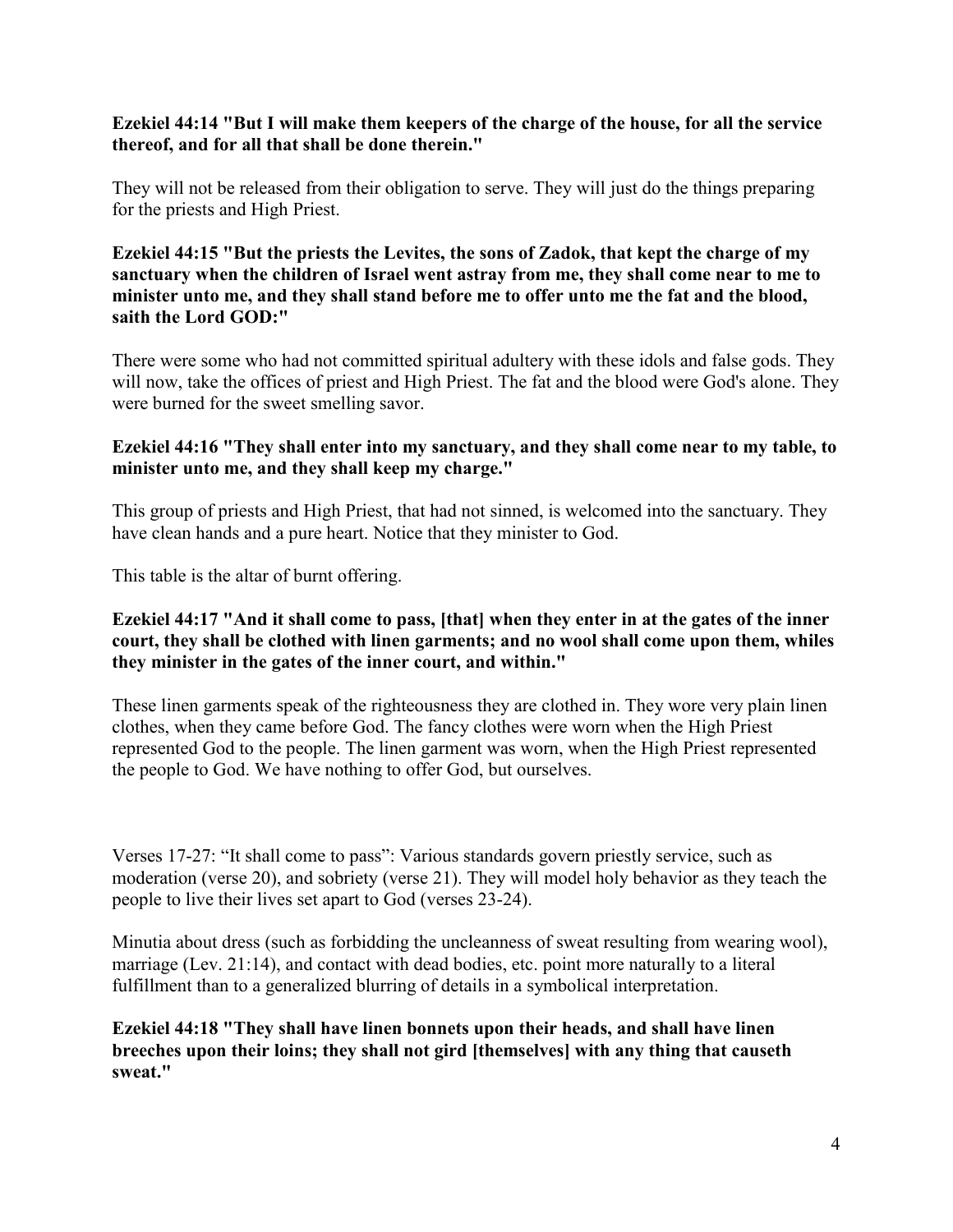The head has to do with the mind of man. The linen bonnet shows that man's mind offers nothing to God. The linen breeches covering the loins show extreme modesty. God did not want them wearing wool at all. The wool would cause them to sweat.

## **Ezekiel 44:19 "And when they go forth into the outer court, [even] into the outer court to the people, they shall put off their garments wherein they ministered, and lay them in the holy chambers, and they shall put on other garments; and they shall not sanctify the people with their garments."**

These linen garments were to be worn only in the Most Holy Place. They were to be immediately taken off, after ministering in the Most Holy Place. This was the reason for having the chambers close to the Most Holy Place. They were to wear other garments, when they went out to the people.

## **Ezekiel 44:20 "Neither shall they shave their heads, nor suffer their locks to grow long; they shall only poll their heads."**

"Poll" means to shear. It is not alright to shave their heads, or to grow their hair long. Shear would mean to cut neatly.

## **Ezekiel 44:21 "Neither shall any priest drink wine, when they enter into the inner court."**

It does not say that he is to never drink a glass of wine. It says he must not come into the sanctuary, after drinking a glass of wine.

#### **Ezekiel 44:22 "Neither shall they take for their wives a widow, nor her that is put away: but they shall take maidens of the seed of the house of Israel, or a widow that had a priest before."**

The priests were not forbidden to marry. They were to be very careful who they married. We see this was forbidden in the Levitical law.

Leviticus 21:7 "They shall not take a wife [that is] a whore, or profane; neither shall they take a woman put away from her husband: for he [is] holy unto his God."

Leviticus 21:13 "And he shall take a wife in her virginity."

There are more Scriptures on this, but I believe this is sufficient. The wife of a priest must live a holy life, as well as the priest.

# **Ezekiel 44:23 "And they shall teach my people [the difference] between the holy and profane, and cause them to discern between the unclean and the clean."**

God is holy, and He wants His people to be holy. The priest, or High Priest, must live in such a way as to set an example for the people. The best way to teach holiness is to live holy before them.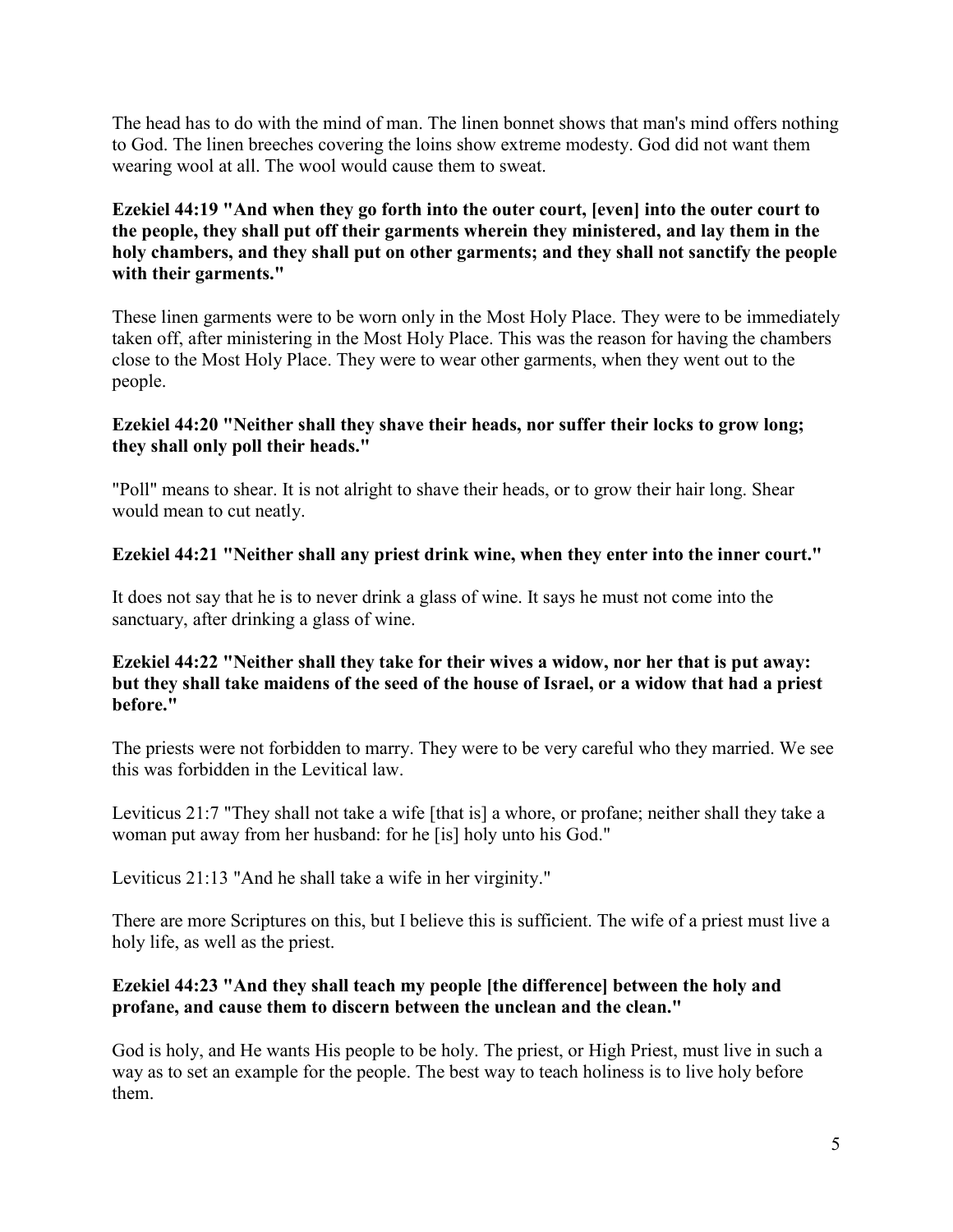**Ezekiel 44:24 "And in controversy they shall stand in judgment; [and] they shall judge it according to my judgments: and they shall keep my laws and my statutes in all mine assemblies; and they shall hallow my sabbaths."**

Controversy, in the verse above, means contest or pleading. The priests and the High Priest are to keep the people holy. The High Priest is to judge his people, and keep them straight.

## **Ezekiel 44:25 "And they shall come at no dead person to defile themselves: but for father, or for mother, or for son, or for daughter, for brother, or for sister that hath had no husband, they may defile themselves."**

The priesthood was to be held above defilement. The priest and High Priest were to proclaim life, and not death. The only time it was permissible for a priest to touch a dead body, was when it was a near member of his family. They would be unclean to serve in the temple for a period of 7 days. They were to have no close contact with any corpse other than the closest of relatives. The wife is not mentioned as a close relative, because she and her husband are one.

# **Ezekiel 44:26 "And after he is cleansed, they shall reckon unto him seven days."**

He was cleansed by a blood sacrifice.

## **Ezekiel 44:27 "And in the day that he goeth into the sanctuary, unto the inner court, to minister in the sanctuary, he shall offer his sin offering, saith the Lord GOD."**

The High Priest first should offer for himself, and then offer for the people. He had to carry the blood for sprinkling. It is the blood that does away with sin.

## **Ezekiel 44:28 "And it shall be unto them for an inheritance: I [am] their inheritance: and ye shall give them no possession in Israel: I [am] their possession."**

When the land was divided among the children of Israel, the Levitical tribe received no land. They were to live of the gifts of the sanctuary. They shared with the altar. In that sense, God provided for their day to day needs. They were not to get caught up in worldly commerce.

As the priests had no possession in the Land when it was originally apportioned, so in the future God will be their portion.

## **Ezekiel 44:29 "They shall eat the meat offering, and the sin offering, and the trespass offering: and every dedicated thing in Israel shall be theirs."**

This is an explanation in detail of where their food came from. The meat offering was actually bread, symbolizing the Lord Jesus, the Bread of life.

The sin offering: for a High Priest or an entire community, the sacrifice was to be of a young bullock; for a king or a prince the offering had to be a young male goat; for other individuals the offering had to be either a young female goat, or a female lamb; for poor individuals unable to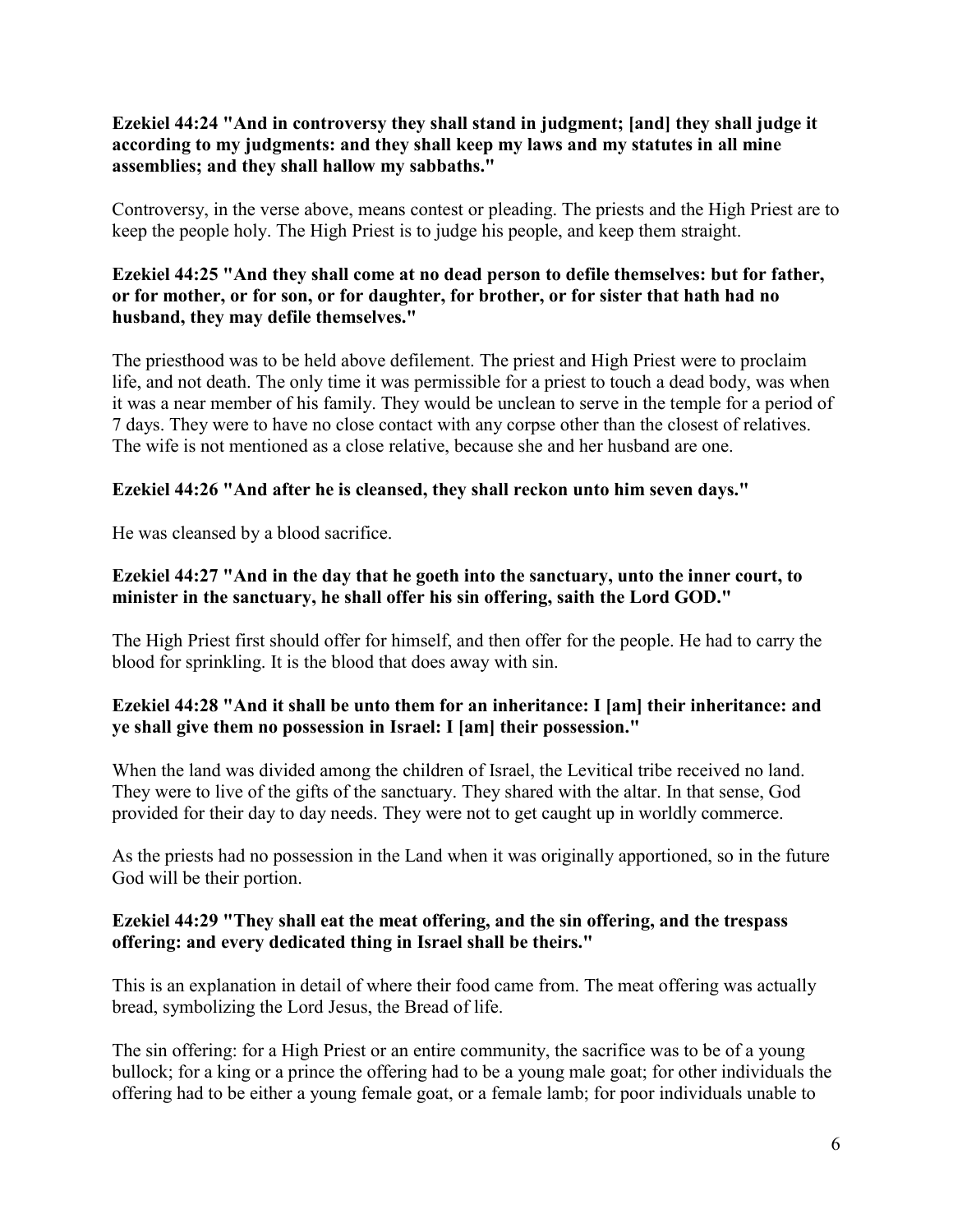afford these, a turtle dove sufficed. Like the other types of sacrifice, the sacrificial animal had to be completely unblemished.

The trespass offering: This may be rendered "guilt offering," and it symbolized satisfaction or restitution. It may be regarded as a particular kind of sin offering, or even as an offering for a particular kind of sin. I related to invading or disregarding the property rights of another person. In every case and for all people, the offering was in the form of a ram.

The burnt offering is omitted, because it was all burned up. The skin was the only thing saved. This symbolizes the robe of righteousness that Jesus clothes all the believers in.

## **Ezekiel 44:30 "And the first of all the firstfruits of all [things], and every oblation of all, of every [sort] of your oblations, shall be the priest's: ye shall also give unto the priest the first of your dough, that he may cause the blessing to rest in thine house."**

All of the offerings made unto God, except the things that were burned for the sweet savor (the inward parts and the fat), were to be shared by the priests and the High Priest. This teaches more than tithe. Christians give before they receive and that is what firstfruits teach.

### **Ezekiel 44:31 "The priests shall not eat of any thing that is dead of itself, or torn, whether it be fowl or beast."**

Something dead of itself could be diseased, and you can see why that would not be eaten. It was, also, a dead carcass. This particular ordinance was for all the people, including the priests and high priest.

# **Ezekiel Chapter 44 Questions**

- 1. What unusual thing had happened to the eastern gate?
- 2. What is another name for the eastern gate?
- 3. What do you see today in Jerusalem, if you look at this gate?
- 4. Which gate will Jesus enter Jerusalem by, when He comes back as King?
- 5. What will open the gate?
- 6. Why was this gate to be shut?
- 7. Who is the gate reserved for?
- 8. Who is the "Prince" in verse 3?
- 9. When Ezekiel was taken to the north gate, what did he see?